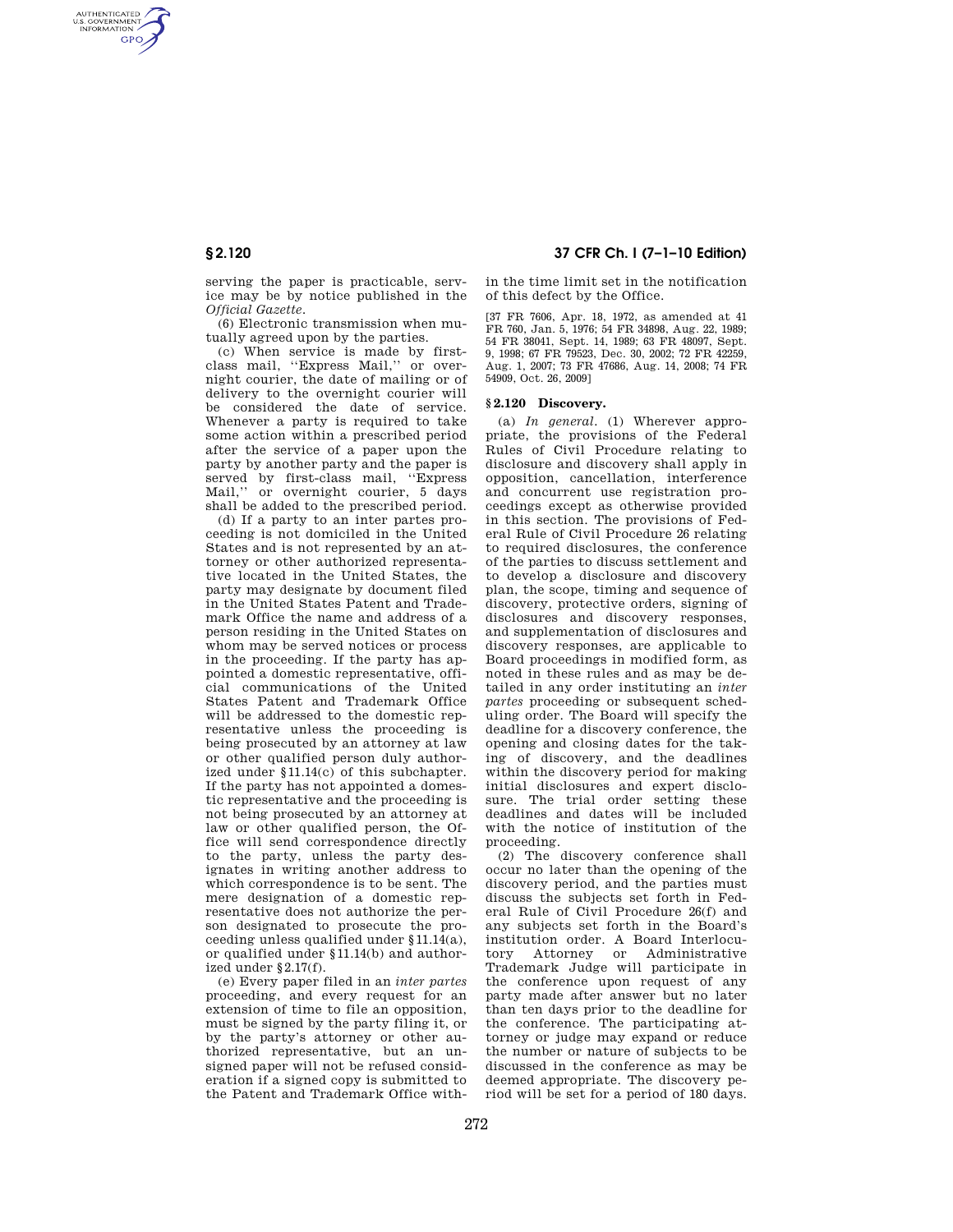## **U.S. Patent and Trademark Office, Commerce § 2.120**

Initial disclosures must be made no later than thirty days after the opening of the discovery period. Disclosure of expert testimony must occur in the manner and sequence provided in Federal Rule of Civil Procedure 26(a)(2), unless alternate directions have been provided by the Board in an institution order or any subsequent order resetting disclosure, discovery or trial dates. If the expert is retained after the deadline for disclosure of expert testimony, the party must promptly file a motion for leave to use expert testimony. Upon disclosure by any party of plans to use expert testimony, whether before or after the deadline for disclosing expert testimony, the Board may issue an order regarding expert discovery and/or set a deadline for any other party to disclose plans to use a rebuttal expert. The parties may stipulate to a shortening of the discovery period. The discovery period may be extended upon stipulation of the parties approved by the Board, or upon motion granted by the Board, or by order of the Board. If a motion for an extension is denied, the discovery period may remain as originally set or as reset. Disclosure deadlines and obligations may be modified upon written stipulation of the parties approved by the Board, or upon motion granted by the Board, or by order of the Board. If a stipulation or motion for modification is denied, disclosure deadlines may remain as originally set or reset and obligations may remain unaltered. The parties are not required to prepare or transmit to the Board a written report outlining their discovery conference discussions, unless the parties have agreed to alter disclosure or discovery obligations set forth by these rules or applicable Federal Rules of Civil Procedure, or unless directed to file such a report by a participating Board Interlocutory Attorney or Administrative Trademark Judge.

(3) A party must make its initial disclosures prior to seeking discovery, absent modification of this requirement by a stipulation of the parties approved by the Board, or a motion granted by the Board, or by order of the Board. Discovery depositions must be taken, and interrogatories, requests for production of documents and things, and requests for admission must be served

on or before the closing date of the discovery period as originally set or as reset. Responses to interrogatories, requests for production of documents and things, and requests for admission must be served within thirty days from the date of service of such discovery requests. The time to respond may be extended upon stipulation of the parties, or upon motion granted by the Board, or by order of the Board. The resetting of a party's time to respond to an outstanding request for discovery will not result in the automatic rescheduling of the discovery and/or testimony periods; such dates will be rescheduled only upon stipulation of the parties approved by the Board, or upon motion granted by the Board, or by order of the Board.

(b) *Discovery deposition within the United States.* The deposition of a natural person shall be taken in the Federal judicial district where the person resides or is regularly employed or at any place on which the parties agree by stipulation. The responsibility rests wholly with the party taking discovery to secure the attendance of a proposed deponent other than a party or anyone who, at the time set for the taking of the deposition, is an officer, director, or managing agent of a party, or a person designated under Rule 30(b)(6) or Rule 31(a) of the Federal Rules of Civil Procedure. See 35 U.S.C. 24.

(c) *Discovery deposition in foreign countries.* (1) The discovery deposition of a natural person residing in a foreign country who is a party or who, at the time set for the taking of the deposition, is an officer, director, or managing agent of a party, or a person designated under Rule 30(b)(6) or Rule 31(a) of the Federal Rules of Civil Procedure, shall, if taken in a foreign country, be taken in the manner prescribed by §2.124 unless the Trademark Trial and Appeal Board, upon motion for good cause, orders or the parties stipulate, that the deposition be taken by oral examination.

(2) Whenever a foreign party is or will be, during a time set for discovery, present within the United States or any territory which is under the control and jurisdiction of the United States, such party may be deposed by oral examination upon notice by the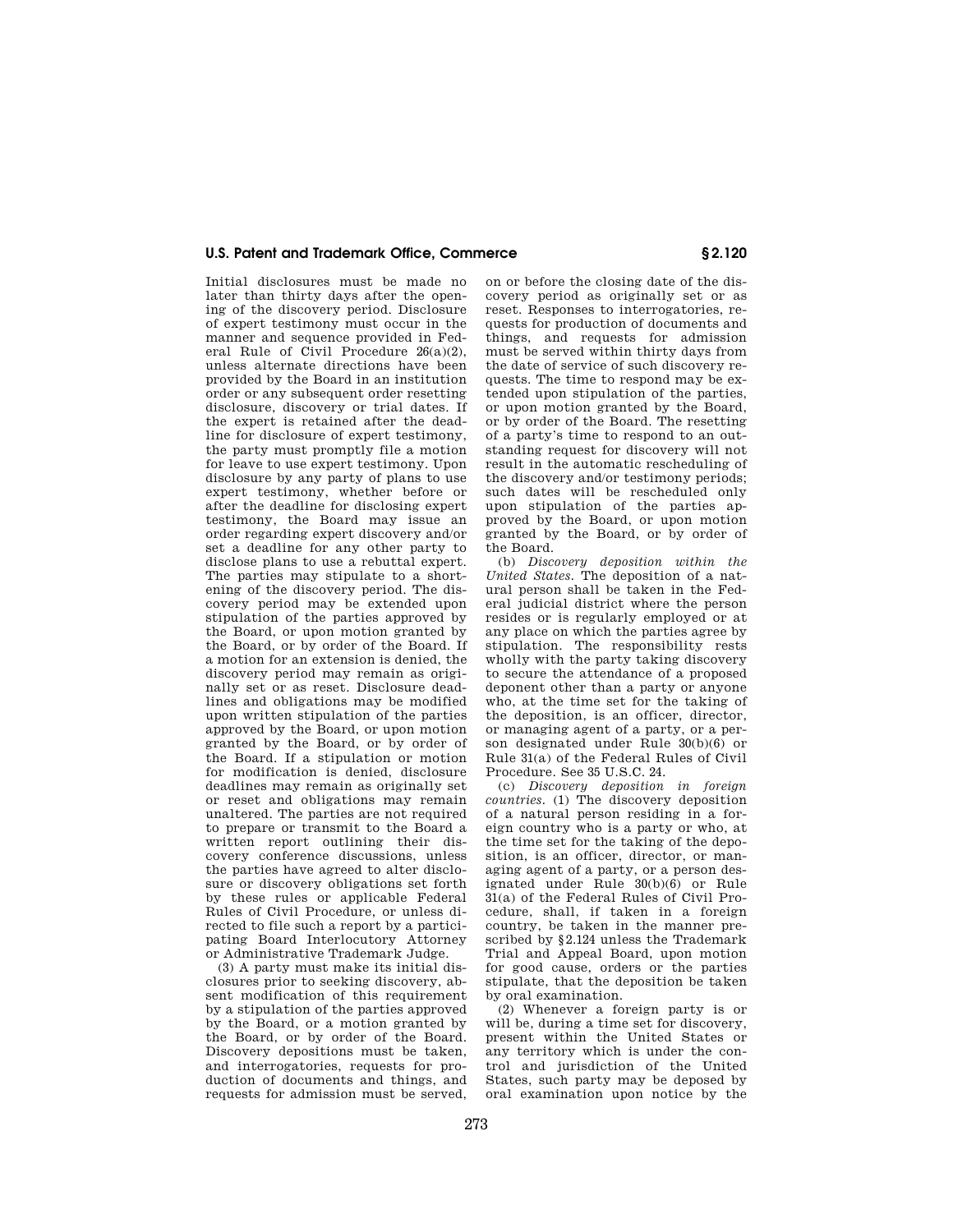party seeking discovery. Whenever a foreign party has or will have, during a time set for discovery, an officer, director, managing agent, or other person who consents to testify on its behalf, present within the United States or any territory which is under the control and jurisdiction of the United States, such officer, director, managing agent, or other person who consents to testify in its behalf may be deposed by oral examination upon notice by the party seeking discovery. The party seeking discovery may have one or more officers, directors, managing agents, or other persons who consent to testify on behalf of the adverse party, designated under Rule 30(b)(6) of the Federal Rules of Civil Procedure. The deposition of a person under this paragraph shall be taken in the Federal judicial district where the witness resides or is regularly employed, or, if the witness neither resides nor is regularly employed in a Federal judicial district, where the witness is at the time of the deposition. This paragraph does not preclude the taking of a discovery deposition of a foreign party by any other procedure provided by paragraph (c)(1) of this section.

(d) *Interrogatories; request for production.* (1) The total number of written interrogatories which a party may serve upon another party pursuant to Rule 33 of the Federal Rules of Civil Procedure, in a proceeding, shall not exceed seventy-five, counting subparts, except that the Trademark Trial and Appeal Board, in its discretion, may allow additional interrogatories upon motion therefor showing good cause, or upon stipulation of the parties, approved by the Board. A motion for leave to serve additional interrogatories must be filed and granted prior to the service of the proposed additional interrogatories and must be accompanied by a copy of the interrogatories, if any, which have already been served by the moving party, and by a copy of the interrogatories proposed to be served. If a party upon which interrogatories have been served believes that the number of interrogatories exceeds the limitation specified in this paragraph, and is not willing to waive this basis for objection, the party shall, within the time for (and instead of) serving answers and

# **§ 2.120 37 CFR Ch. I (7–1–10 Edition)**

specific objections to the interrogatories, serve a general objection on the ground of their excessive number. If the inquiring party, in turn, files a motion to compel discovery, the motion must be accompanied by a copy of the set(s) of the interrogatories which together are said to exceed the limitation, and must otherwise comply with the requirements of paragraph (e) of this section.

(2) The production of documents and things under the provisions of Rule 34 of the Federal Rules of Civil Procedure will be made at the place where the documents and things are usually kept, or where the parties agree, or where and in the manner which the Trademark Trial and Appeal Board, upon motion, orders.

(e) *Motion for an order to compel disclosure or discovery.* (1) If a party fails to make required initial disclosures or expert testimony disclosure, or fails to designate a person pursuant to Rule  $30(b)(6)$  or Rule  $31(a)$  of the Federal Rules of Civil Procedure, or if a party, or such designated person, or an officer, director or managing agent of a party fails to attend a deposition or fails to answer any question propounded in a discovery deposition, or any interrogatory, or fails to produce and permit the inspection and copying of any document or thing, the party entitled to disclosure or seeking discovery may file a motion to compel disclosure, a designation, or attendance at a deposition, or an answer, or production and an opportunity to inspect and copy. A motion to compel initial disclosures or expert testimony disclosure must be filed prior to the close of the discovery period. A motion to compel discovery must be filed prior to the commencement of the first testimony period as originally set or as reset. A motion to compel discovery shall include a copy of the request for designation or of the relevant portion of the discovery deposition; or a copy of the interrogatory with any answer or objection that was made; or a copy of the request for production, any proffer of production or objection to production in response to the request, and a list and brief description of the documents or things that were not produced for inspection and copying. A motion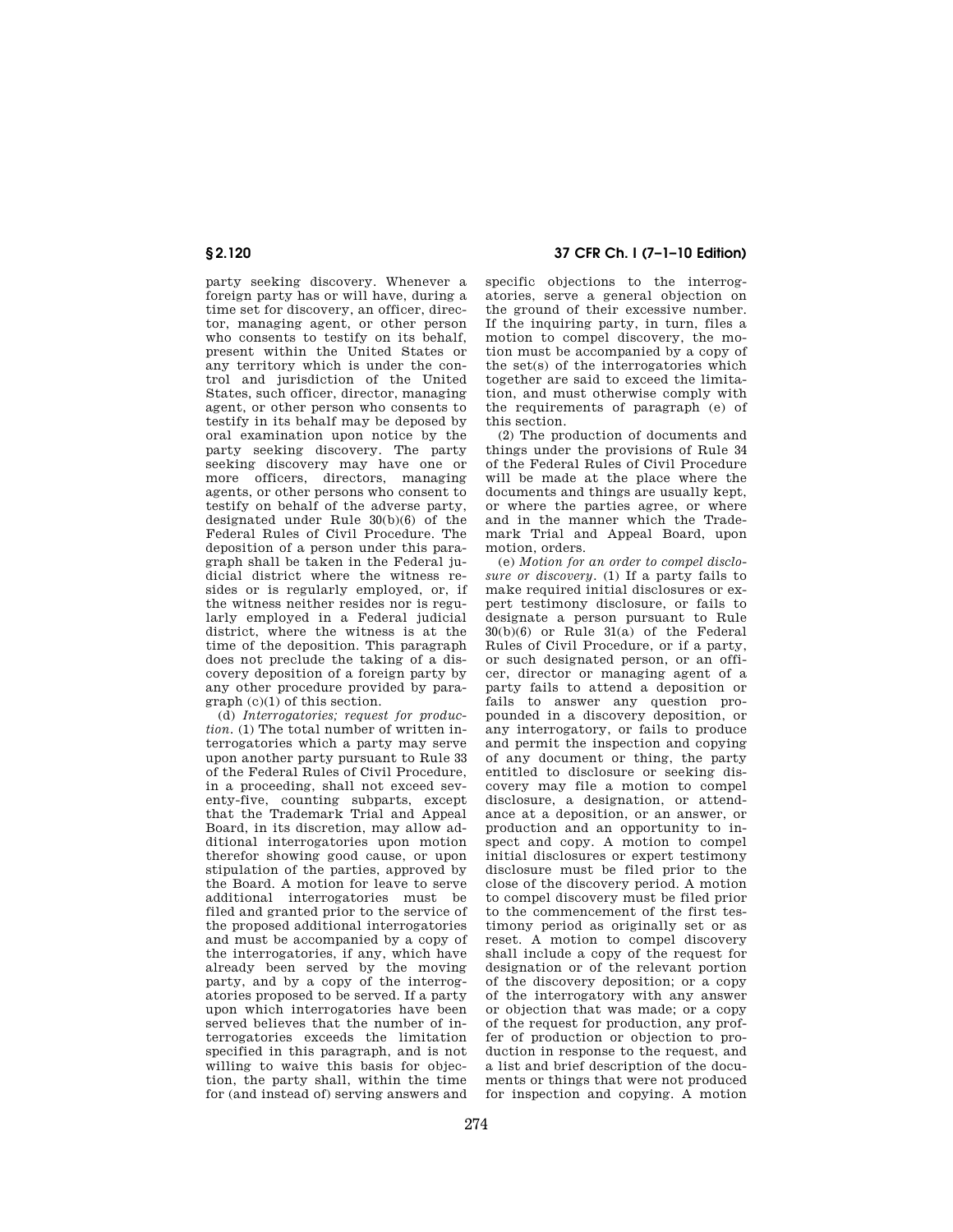## **U.S. Patent and Trademark Office, Commerce § 2.120**

to compel initial disclosures, expert testimony disclosure, or discovery must be supported by a written statement from the moving party that such party or the attorney therefor has made a good faith effort, by conference or correspondence, to resolve with the other party or the attorney therefor the issues presented in the motion but the parties were unable to resolve their differences. If issues raised in the motion are subsequently resolved by agreement of the parties, the moving party should inform the Board in writing of the issues in the motion which no longer require adjudication.

(2) When a party files a motion for an order to compel initial disclosures, expert testimony disclosure, or discovery, the case will be suspended by the Board with respect to all matters not germane to the motion. After the motion is filed and served, no party should file any paper that is not germane to the motion, except as otherwise specified in the Board's suspension order. Nor may any party serve any additional discovery until the period of suspension is lifted or expires by or under order of the Board. The filing of a motion to compel any disclosure or discovery shall not toll the time for a party to comply with any disclosure requirement or to respond to any outstanding discovery requests or to appear for any noticed discovery deposition.

(f) *Motion for a protective order.* Upon motion by a party obligated to make initial disclosures or expert testimony disclosure or from whom discovery is sought, and for good cause, the Trademark Trial and Appeal Board may make any order which justice requires to protect a party from annoyance, embarrassment, oppression, or undue burden or expense, including one or more of the types of orders provided by clauses (1) through (8), inclusive, of Rule 26(c) of the Federal Rules of Civil Procedure. If the motion for a protective order is denied in whole or in part, the Board may, on such conditions (other than an award of expenses to the party prevailing on the motion) as are just, order that any party comply with disclosure obligations or provide or permit discovery.

(g) *Sanctions.* (1) If a party fails to participate in the required discovery conference, or if a party fails to comply with an order of the Trademark Trial and Appeal Board relating to disclosure or discovery, including a protective order, the Board may make any appropriate order, including those provided in Rule 37(b)(2) of the Federal Rules of Civil Procedure, except that the Board will not hold any person in contempt or award expenses to any party. The Board may impose against a party any of the sanctions provided in Rule 37(b)(2) in the event that said party or any attorney, agent, or designated witness of that party fails to comply with a protective order made pursuant to Rule 26(c) of the Federal Rules of Civil Procedure. A motion for sanctions against a party for its failure to participate in the required discovery conference must be filed prior to the deadline for any party to make initial disclosures.

(2) If a party fails to make required initial disclosures or expert testimony disclosure, and such party or the party's attorney or other authorized representative informs the party or parties entitled to receive disclosures that required disclosures will not be made, the Board may make any appropriate order, as specified in paragraph  $(g)(1)$  of this section. If a party, or an officer, director, or managing agent of a party, or a person designated under Rule 30(b)(6) or 31(a) of the Federal Rules of Civil Procedure to testify on behalf of a party, fails to attend the party's or person's discovery deposition, after being served with proper notice, or fails to provide any response to a set of interrogatories or to a set of requests for production of documents and things, and such party or the party's attorney or other authorized representative informs the party seeking discovery that no response will be made thereto, the Board may make any appropriate order, as specified in paragraph (g)(1) of this section.

 $(h)(1)$  Any motion by a party to determine the sufficiency of an answer or objection to a request made by that party for an admission must be filed prior to the commencement of the first testimony period, as originally set or as reset. The motion shall include a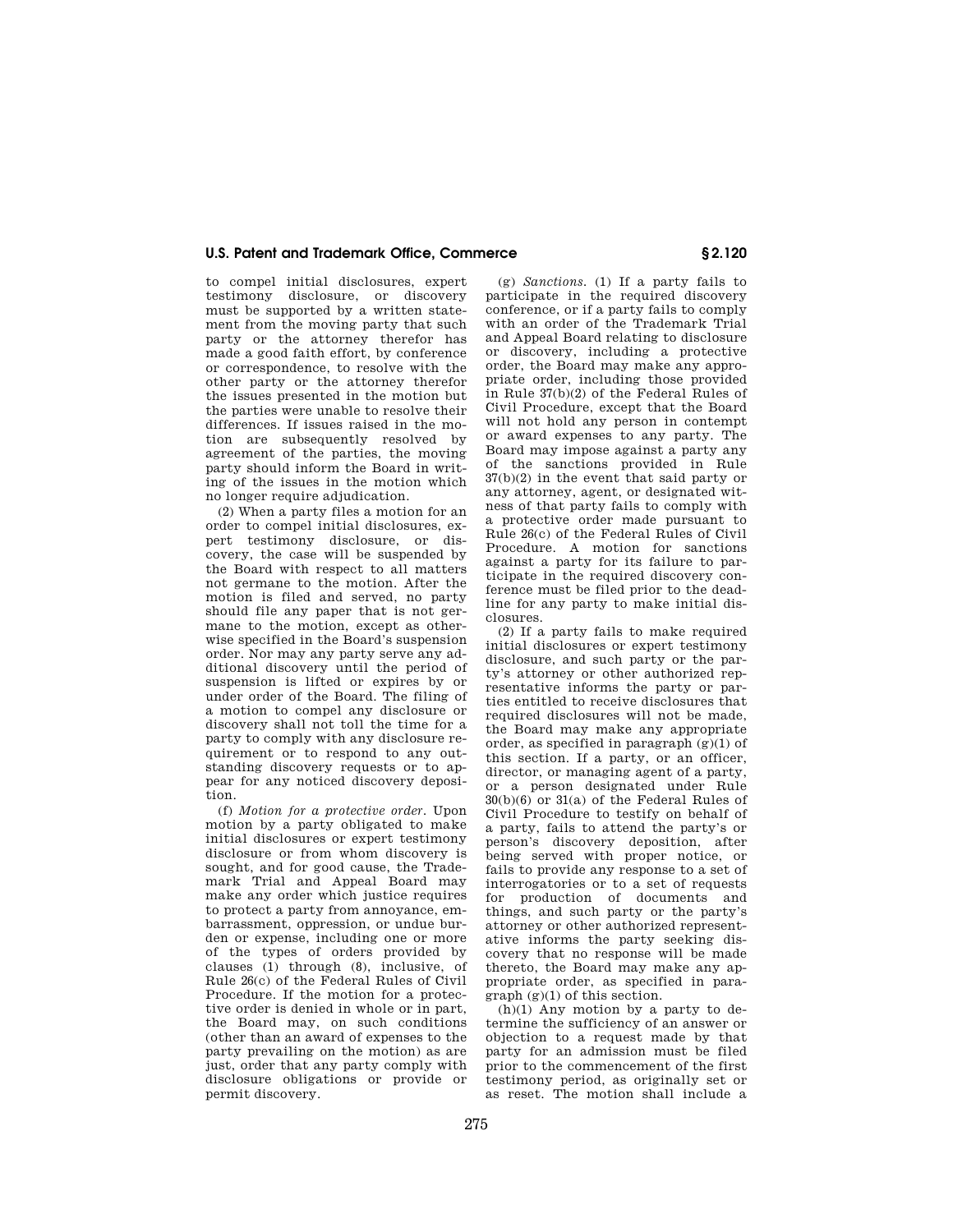copy of the request for admission and any exhibits thereto and of the answer or objection. The motion must be supported by a written statement from the moving party that such party or the attorney therefor has made a good faith effort, by conference or correspondence, to resolve with the other party or the attorney therefor the issues presented in the motion and has been unable to reach agreement. If issues raised in the motion are subsequently resolved by agreement of the parties, the moving party should in-.<br>form the Board in writing of the issues in the motion which no longer require adjudication.

(2) When a party files a motion to determine the sufficiency of an answer or objection to a request for an admission, the case will be suspended by the Board with respect to all matters not germane to the motion. After filing and service of the motion, no party should file any paper that is not germane to the motion, except as otherwise specified in the Board's suspension order. Nor may any party thereafter serve any additional discovery until the period of suspension is lifted or expires by or under order of the Board. The filing of a motion to determine the sufficiency of an answer or objection to a request for admission shall not toll the time for a party to comply with any disclosure requirement or to respond to any outstanding discovery requests or to appear for any noticed discovery deposition.

(i) *Telephone and pretrial conferences.*  (1) Whenever it appears to the Trademark Trial and Appeal Board that a stipulation or motion filed in an *inter partes* proceeding is of such nature that its approval or resolution by correspondence is not practical, the Board may, upon its own initiative or upon request made by one or both of the parties, address the stipulation or resolve the motion by telephone conference.

(2) Whenever it appears to the Trademark Trial and Appeal Board that questions or issues arising during the interlocutory phase of an *inter partes*  proceeding have become so complex that their resolution by correspondence or telephone conference is not practical and that resolution would likely be facilitated by a conference in

**§ 2.120 37 CFR Ch. I (7–1–10 Edition)** 

person of the parties or their attorneys with an Administrative Trademark Judge or an Interlocutory Attorney of the Board, the Board may, upon its own initiative or upon motion made by one or both of the parties, request that the parties or their attorneys, under circumstances which will not result in undue hardship for any party, meet with the Board at its offices for a disclosure, discovery or pretrial conference.

(j) *Use of discovery deposition, answer to interrogatory, admission or written disclosure.* (1) The discovery deposition of a party or of anyone who at the time of taking the deposition was on officer, director or managing agent of a party, or a person designated by a party pursuant to Rule 30(b)(6) or Rule 31(a) of the Federal Rules of Civil Procedure, may be offered in evidence by an adverse party.

(2) Except as provided in paragraph  $(j)(1)$  of this section, the discovery deposition of a witness, whether or not a party, shall not be offered in evidence unless the person whose deposition was taken is, during the testimony period of the party offering the deposition, dead; or out of the United States (unless it appears that the absence of the witness was procured by the party offering the deposition); or unable to testify because of age, illness, infirmity, or imprisonment; or cannot be served with a subpoena to compel attendance at a testimonial deposition; or there is a stipulation by the parties; or upon a showing that such exceptional circumstances exist as to make it desirable, in the interest of justice, to allow the deposition to be used. The use of a discovery deposition by any party under this paragraph will be allowed only by stipulation of the parties approved by the Trademark Trial and Appeal Board, or by order of the Board on motion, which shall be filed at the time of the purported offer of the deposition in evidence, unless the motion is based upon a claim that such exceptional circumstances exist as to make it desirable, in the interest of justice, to allow the deposition to be used, in which case the motion shall be filed promptly after the circumstances claimed to justify use of the deposition became known.